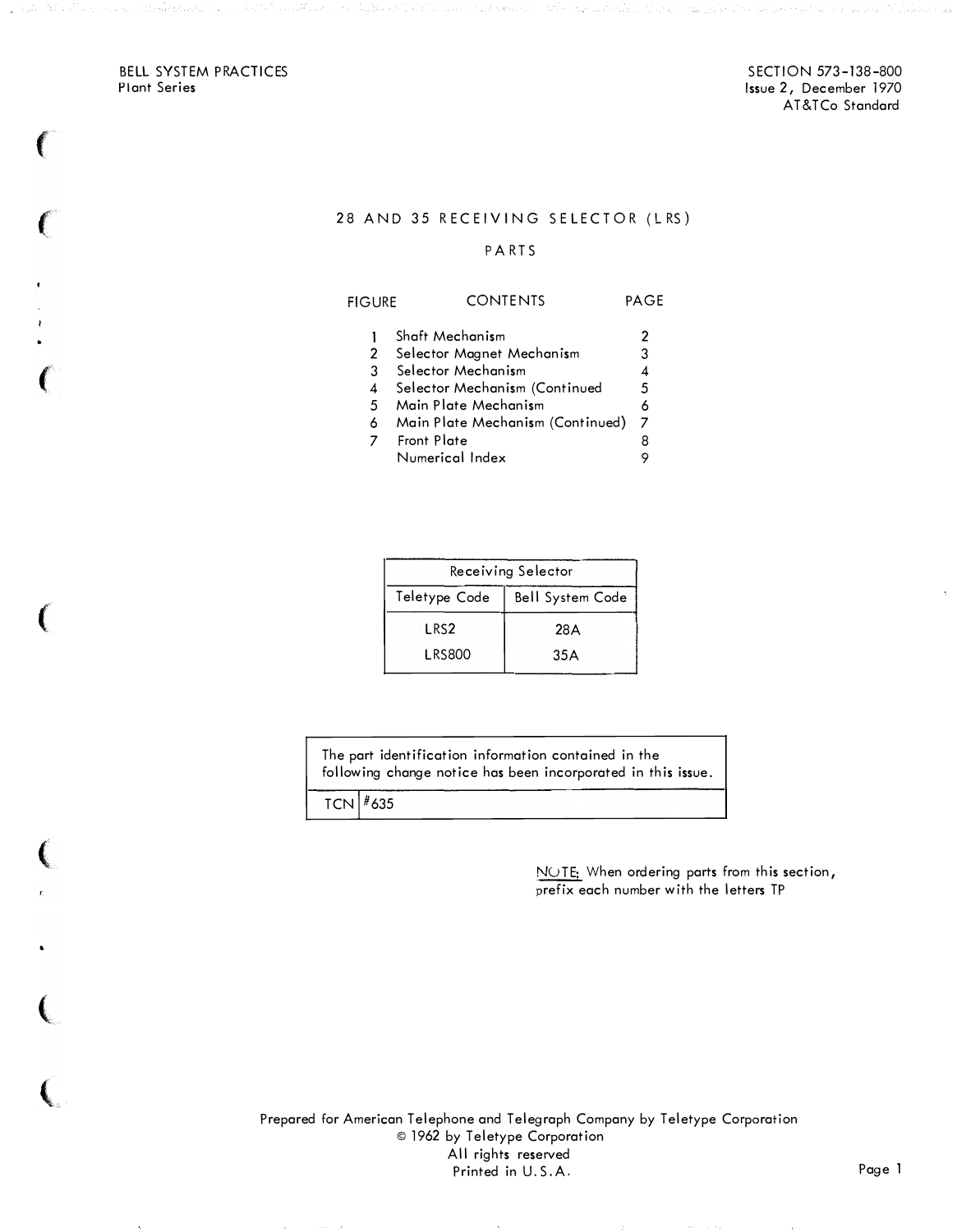

#### FIGURE 1. SHAFT MECHANISM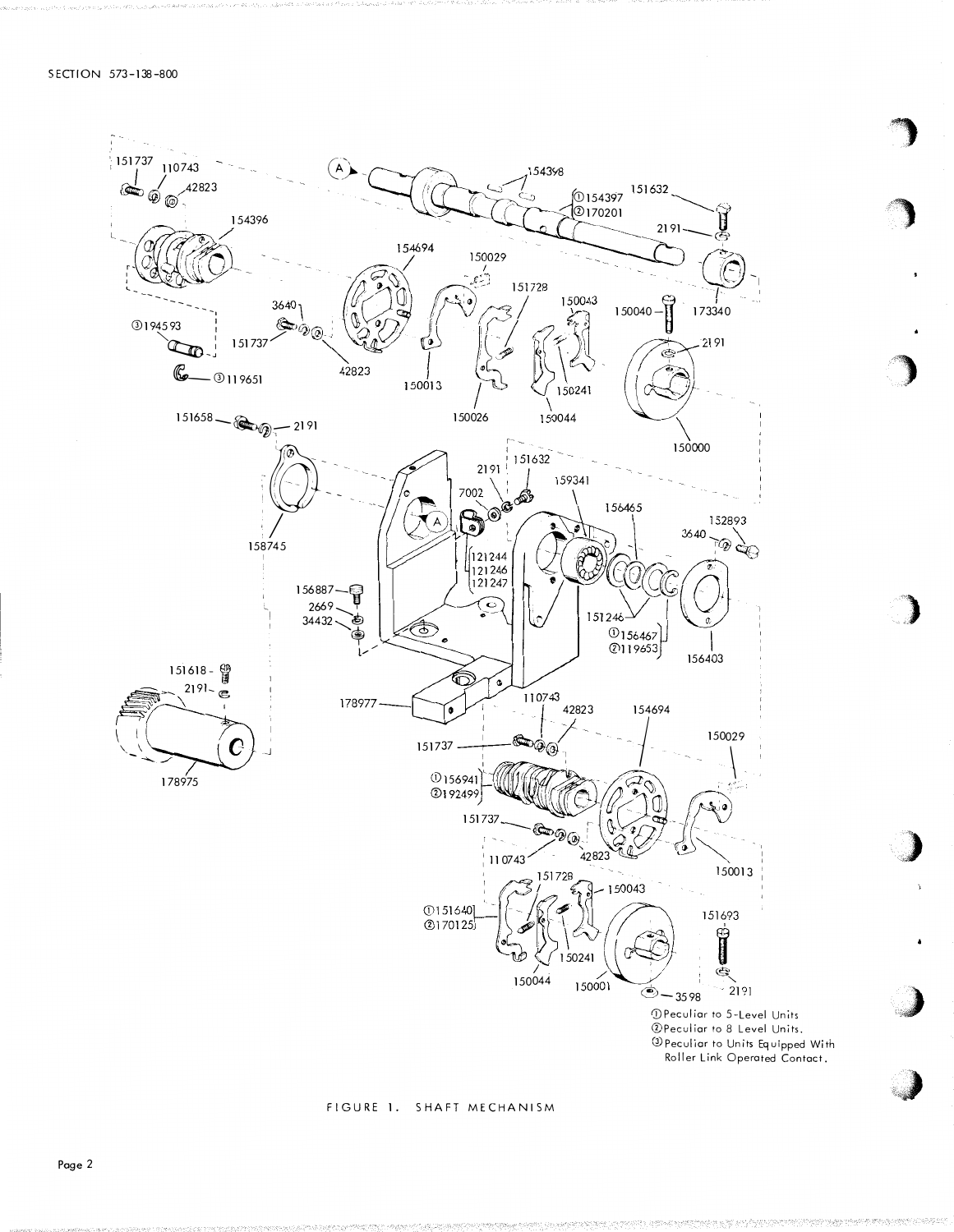

a salah di batan dan Salah satu di terbagai yang ditungkan dalam dalam dalam pengalama di tatas di terbagai da

FIGURE 2. SELECTOR MAGNET MECHANISM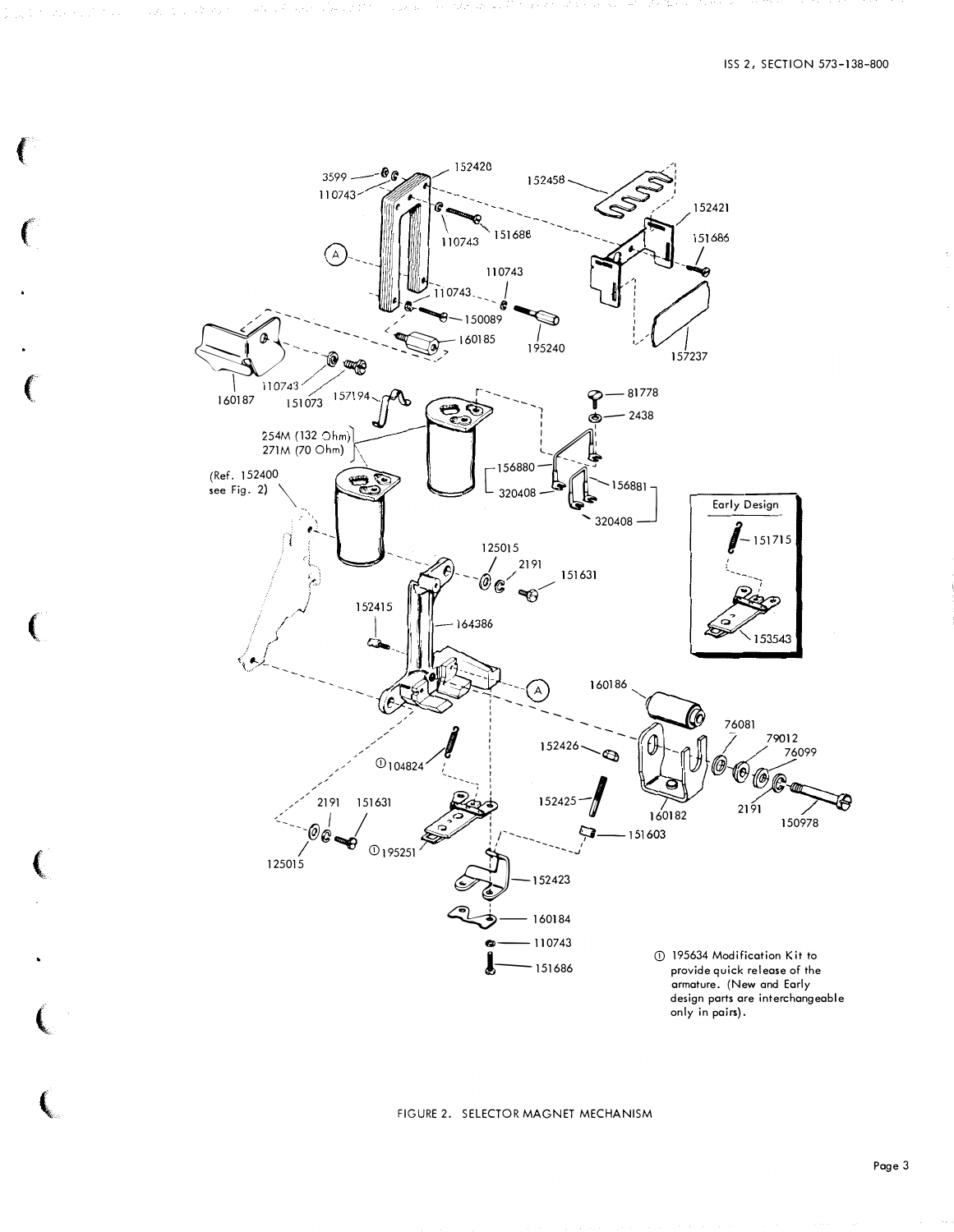

#### FIGURE 3. SELECTOR MECHANISM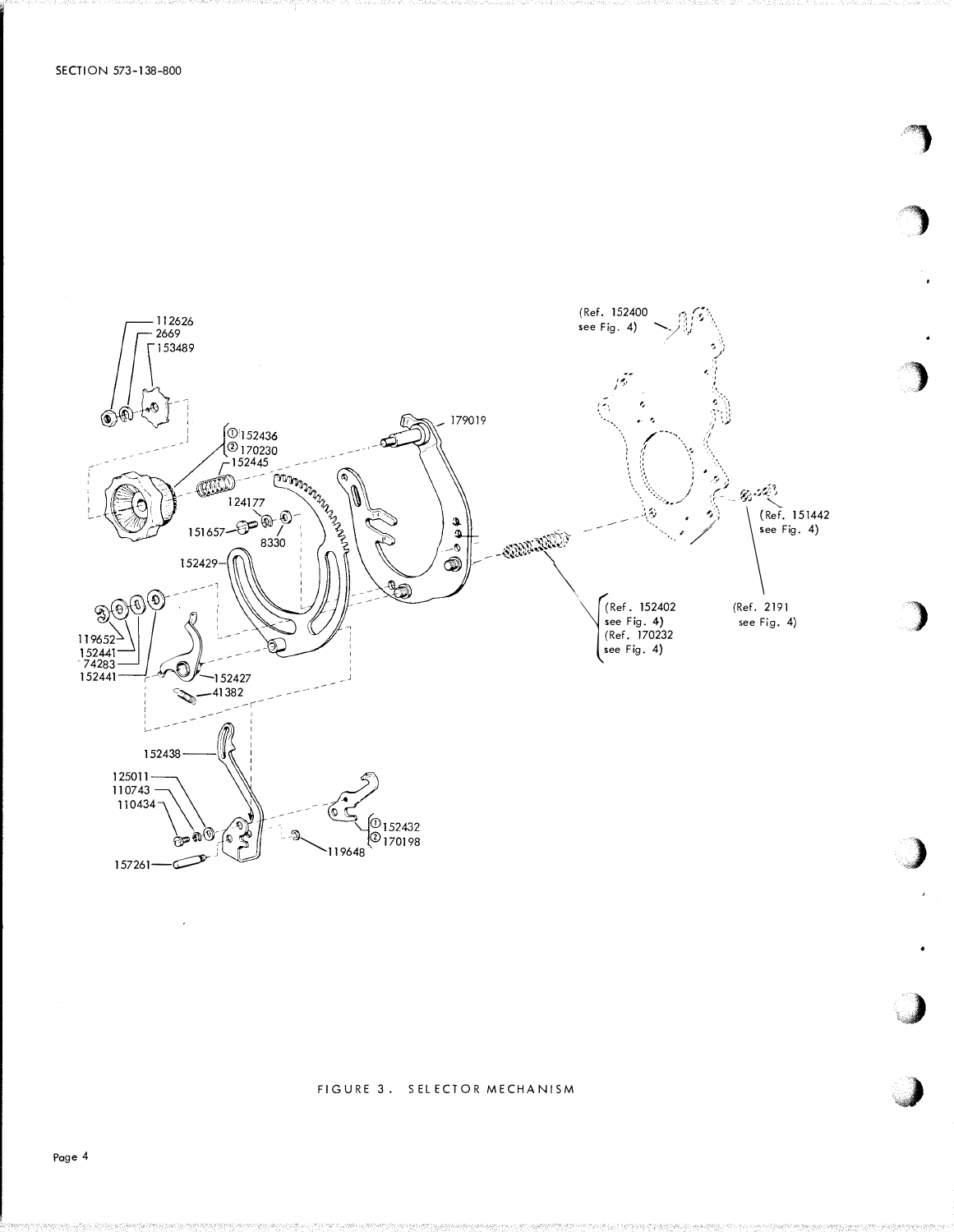

#### FIGURE 4. SELECTOR MECHANISM (CONTINUED)

Page 5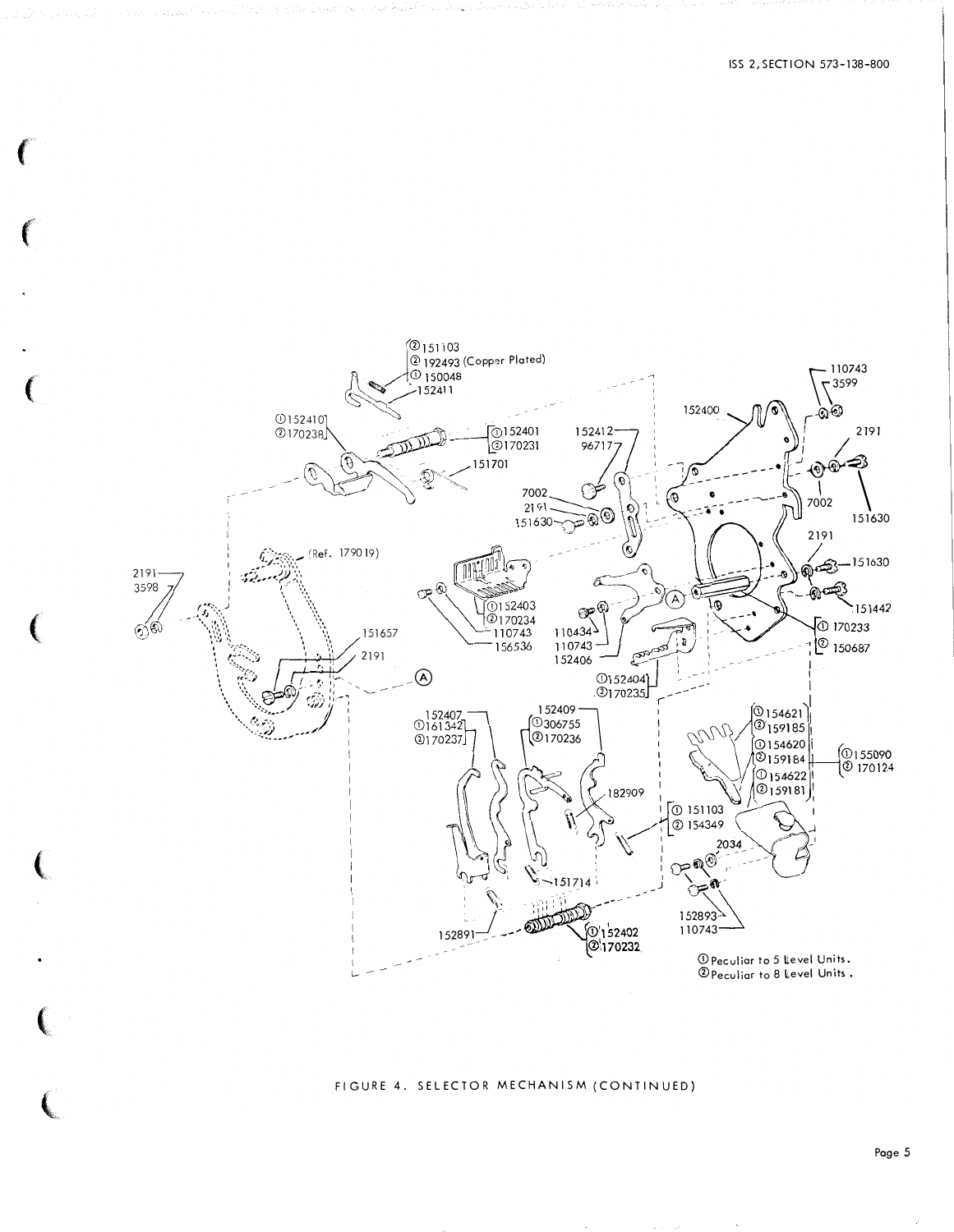



## FIGURE 5. MAIN PLATE MECHANISM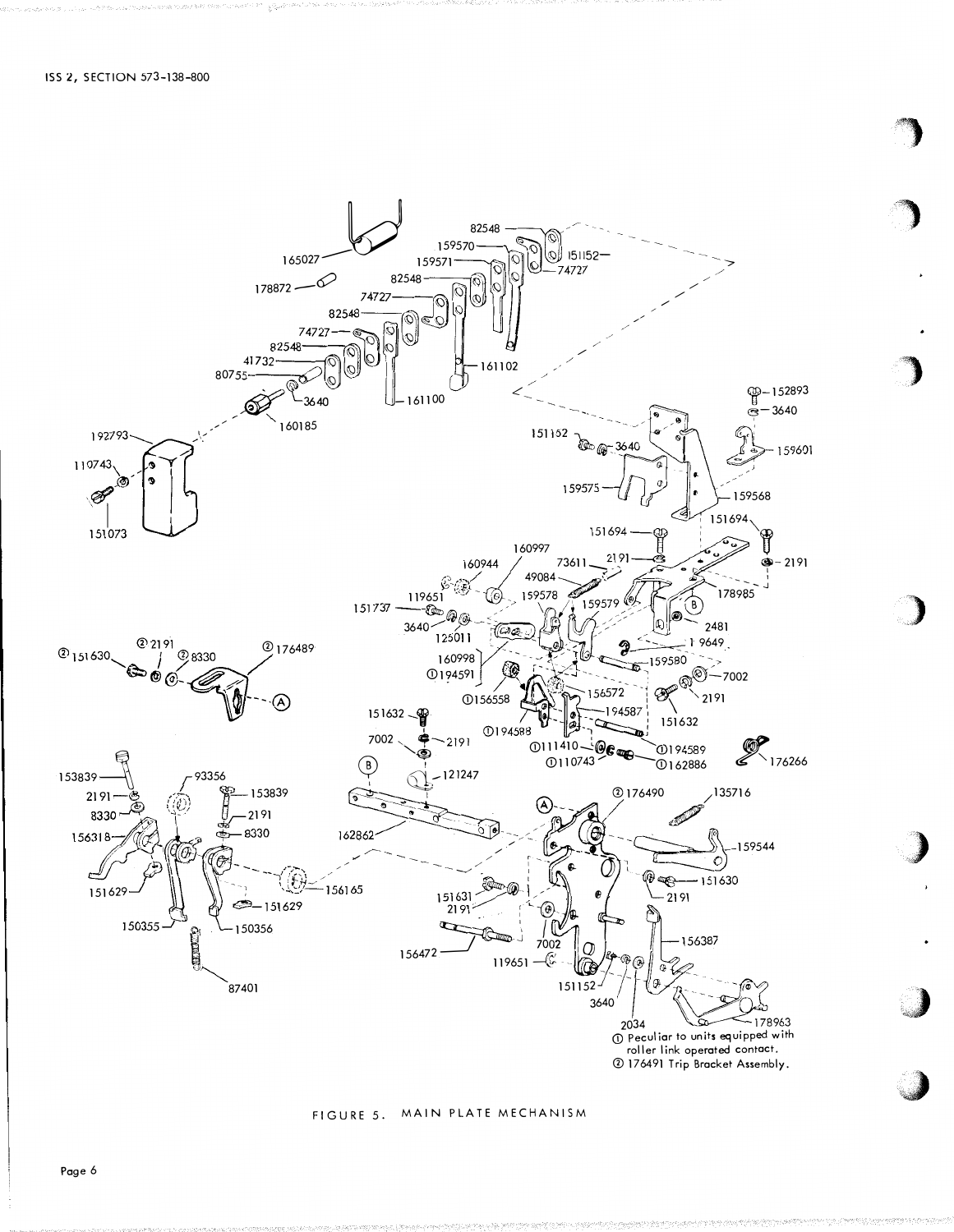

FIGURE 6. MAIN PLATE MECHANISM (CONTINUED)

Ê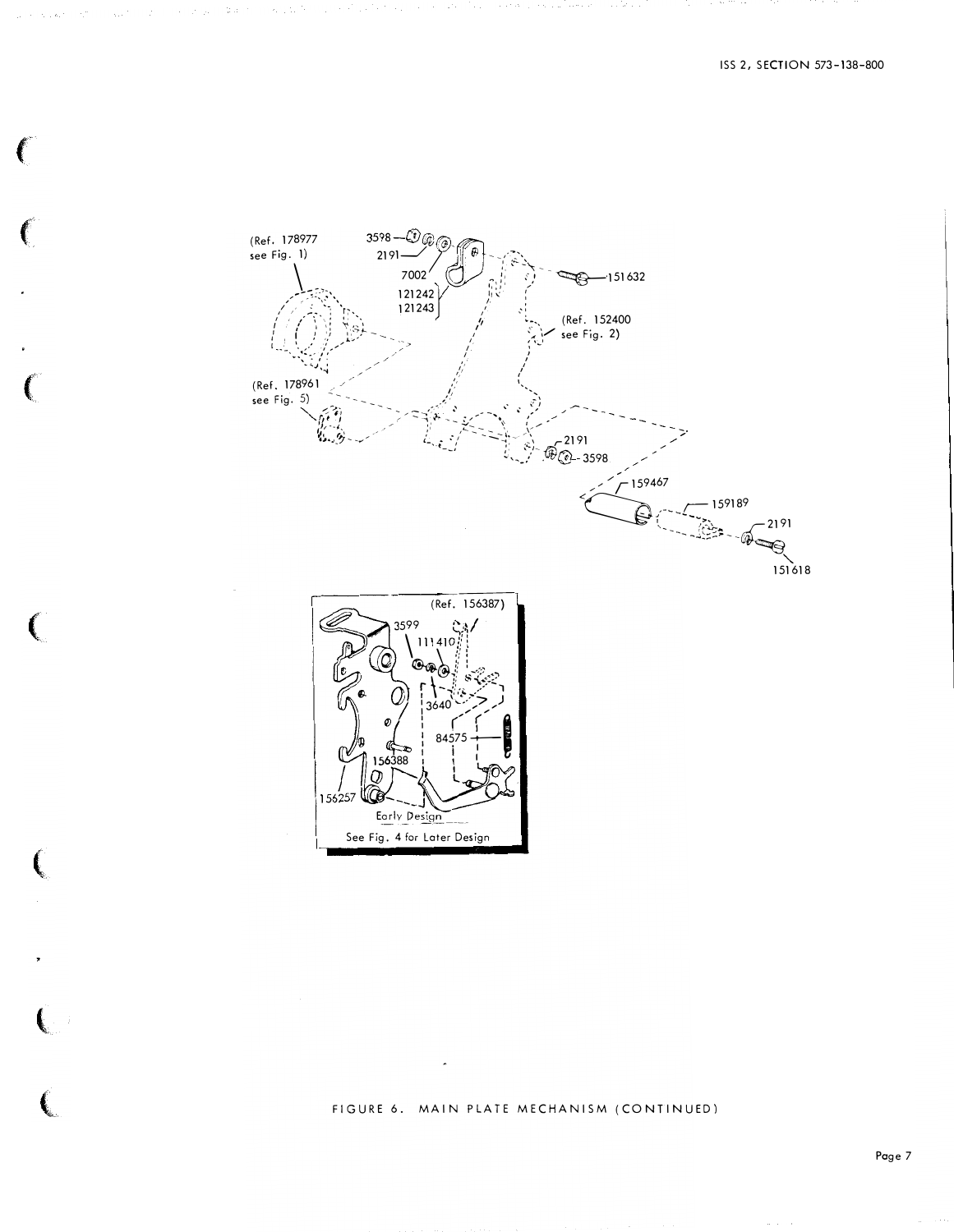

#### FIGURE 7. FRONT PLATE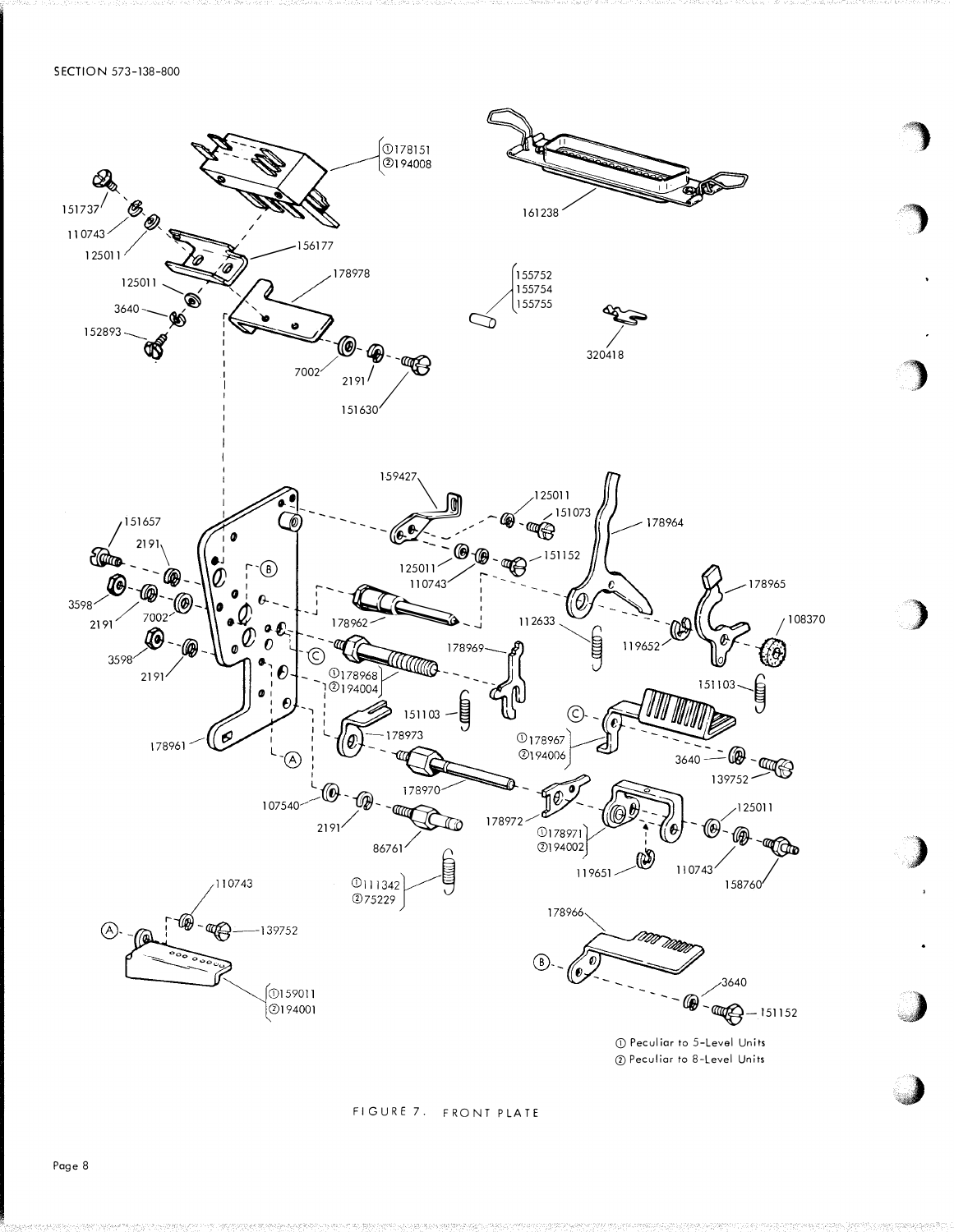## NUMERICAL INDEX

 $\left($ 

 $\bullet$ 

| ۹.      | Part<br>Number | Description and<br>Page Number                    | Part<br>Number   | Description and<br>Page Number              | Part<br>Number   | Description and<br>Page Number            |
|---------|----------------|---------------------------------------------------|------------------|---------------------------------------------|------------------|-------------------------------------------|
| $\big($ | 254M           | Coil, Magnet 3                                    | 121246           | Clamp, 3/8 ID Cable 2                       | 151728           | Spring 2                                  |
|         | 271M           | Coil, Magnet 3                                    | 121247           | Clamp, 7/16 ID Cable 2,6                    | 151737           | Screw, 4-40 x 11/64 Hex                   |
|         | 2034           | Washer, Flat 5,6                                  | 124177           | Lockwasher 4                                |                  | 2,6,8                                     |
|         | 2191           | Lockwasher 2, 3, 4, 5, 6, 7, 8                    | 125011           | Washer, Flat 4,6,8                          | 152400           | Plate, Selector Mounting                  |
|         | 2438           | Washer, Flat 3                                    | 125015           | Washer, Flat 3                              |                  | 3,4,5,7                                   |
|         | 2481           | Washer, Flat 6                                    | 135716           | Spring 6                                    | 152401           | Guide 5                                   |
|         | 2669           | Lockwasher 2,4                                    | 139752           | Screw, 4-40 x 11/64 Fil 8                   | 152402           | Guide, Selector Lever 4,5                 |
|         | 3598           | Nut, 6-40 Hex 2,5,7,8                             | 150000           | Drum, Clutch 2                              | 152403           | Bracket, Guide 5                          |
|         | 3599           | Nut, 4-40 Hex 3,5,7                               | 150001           | Drum, Clutch 2                              | 152404           | Bracket, Spring 5                         |
|         | 3640           | Lockwasher 2,6,7,8                                | 150013           | Disc, Adjusting 2                           | 152406           | Bracket, Spring 5                         |
|         | 7002           | Washer, Flat 2,5,6,7,8                            | 150026           | Lever, Shoe Release 2                       | 152407           | Lever, Spacing Lock 5                     |
|         | 8330           | Washer, Flat 4,6                                  | 150029           | Wick, Felt 2                                | 152409           | Lever, Selecting 5                        |
|         | 34432          | Washer, Flat 2                                    | 150040           | Screw, 6-40 x 5/8 Fil 2                     | 152410           | Bail, Reset 5                             |
|         | 41382          | Spring 4                                          | 150043           | Shoe, Secondary Clutch 2                    | 152411           | Lever, Push 5                             |
|         | 41732          | Plate, Clamp 6                                    | 150044           | Shoe, Primary Clutch 2                      | 152412           | Link 5                                    |
|         | 42823          | Washer, Flat 2                                    | 150048           | Spring 5                                    | 152415           | Stud, Adjusting 3                         |
|         | 49084          | Spring 6                                          | 150089           | Screw, 4-40 1/2 Fil 3                       | 152420           | Lamination, Magnet 3                      |
|         | 73611          | Wick, Felt 6                                      | 150241           | Spring 2                                    | 152421           | Bracket, Shield Mounting                  |
|         | 74283          | Washer, Spring 4                                  | 150355           | Latchlever 6                                |                  | 3                                         |
|         | 74727          | Terminal, Contact 6                               | 150356           | Lever, Trip 6                               | 152423           | Bracket, Armature Stop                    |
|         | 75229          | Spring 8                                          | 150687           | Stud 5                                      |                  | Mounting 3                                |
|         | 76081          | Washer, Flat 3                                    | 150978           | Screw, 6-40 x 1-1/8 Fil 3                   | 152425           | Post, Spring 3                            |
|         | 76099          | Washer, Flat 3                                    | 151073           | Screw, 4-40 x 5/32 Fil                      | 152426           | Nut, 6-40 Self-Locking 3                  |
|         | 79012          | Insulator 3                                       |                  | 3,6,8                                       | 152427           | Latch w/Hub 4                             |
|         | 80755<br>81778 | Bushing, Insulating 6<br>Screw, 4-40 x 3/16 Fil 3 | 151103           | Spring 5,8                                  | 152429           | Rack, Sector 4                            |
|         | 82548          | Insulator, .062" Thk 6                            | 151152           | Screw, 4-40 x 3/16 Hex                      | 152432<br>152436 | Arm, Stop 4                               |
|         | 84575          | Spring 7                                          |                  | 6,8                                         | 152438           | Knob, Range Scale 4                       |
|         | 86761          | Post, Spring 8                                    | 151246           | Washer, Flat 2<br>Screw, 6-40 x 1/2 Hex 4,5 | 152441           | Bail, Stop Arm 4<br>Washer, Flat 4        |
|         | 87401          | Spring 6                                          | 151442<br>151603 | Spacer 3                                    | 152445           | Spring, Compression 4                     |
|         | 93356          | Washer, Felt 6                                    | 151618           | Screw, 6-40 x 7/16 Fil                      | 152458           | Shield, Terminal 3                        |
|         | 96717          | Screw, 4-40 Shoulder 5                            |                  | 2,7                                         | 152891           | Spring 5                                  |
|         | 104824         | Spring 3 <sup>-</sup>                             | 151629           | Nut, 6-40 Lug 6                             | 152893           | Screw, 4-40 x 1/4 Hex                     |
|         | 107540         | Spacer, .077" Thk 8                               | 151630           | Screw, 6-40 x 1/4 Hex                       |                  | 2,5,6,8                                   |
|         | 108370         | Washer, Felt 8                                    |                  | 5,6,8                                       | 153489           | Detent 4                                  |
|         | 110434         | Screw, 4-40 x 3/16 Fil                            | 151631           | Screw, 6-40 x 5/16 Hex                      | 153543           | Armature, 160180 &                        |
|         |                | 4,5                                               |                  | 3,6                                         |                  | 1601843                                   |
|         | 110743         | Lockwasher 2,3,4,5,6,8                            | 151632           | Screw, 6-40 x 3/8 Hex                       | 153839           | Screw, 6-40 x 5/8 Hex 6                   |
|         | 111342         | Spring 8                                          |                  | 2,6,7                                       | 154349           | Spring 5                                  |
|         | 111410         | Washer, Flat 6,7                                  | 151640           | Lever, Shoe Release 2                       | 154396           | Cam, w/Pin 2                              |
|         | 112626         | Nut, 10-32 Hex 4                                  | 151657           | Screw, 6-40 x 1/4 Fil                       | 154397           | Shaft w/Bearing 2                         |
|         | 112633         | Spring w/Wick 8                                   |                  | 4,5,8                                       | 154398           | Bearing, Needle 2                         |
|         | 119648         | Ring, Retaining 4                                 | 151658           | Screw, 6-40 x 5/16 Fil 2                    | 154620           | Wick, Leather 5                           |
|         | 119649         | Ring, Retaining 6                                 | 151686           | Screw, 4-40 x 3/8 Fil 3                     | 154621           | Retainer, Wick 5                          |
|         | 119651         | Ring, Retaining 2,6,8                             | 151688           | Screw, 4-40 x 5/8 Fil 3                     | 154622           | Lubricator 5                              |
|         | 119652         | Ring, Retaining 4,8                               | 151693           | Screw, 6-40 x 9/16 Fil 2                    | 154694           | Disc, Clutch Cam 2                        |
|         | 119653         | Ring, Retaining 2                                 | 151694           | Screw, 6-40 x 11/32 Fil 6                   | 155090           | Lubricator Assembly 5                     |
|         | 121242         | Clamp, 1/8 ID Cable 7                             | 151701           | Spring, Torsion 5                           | 155752           | Sleeve, 5/64 ID x 1/2"                    |
|         | 121243         | Clamp, 3/16 ID Cable 7                            | 151714           | Spring 5                                    |                  | Lg Insulating                             |
|         | 121244         | Clamp, 1/4 ID Cable 2                             | 151715           | Spring 3                                    | 155754           | Sleeve, 1/16 ID x 1/2"<br>Lg Insulating 8 |